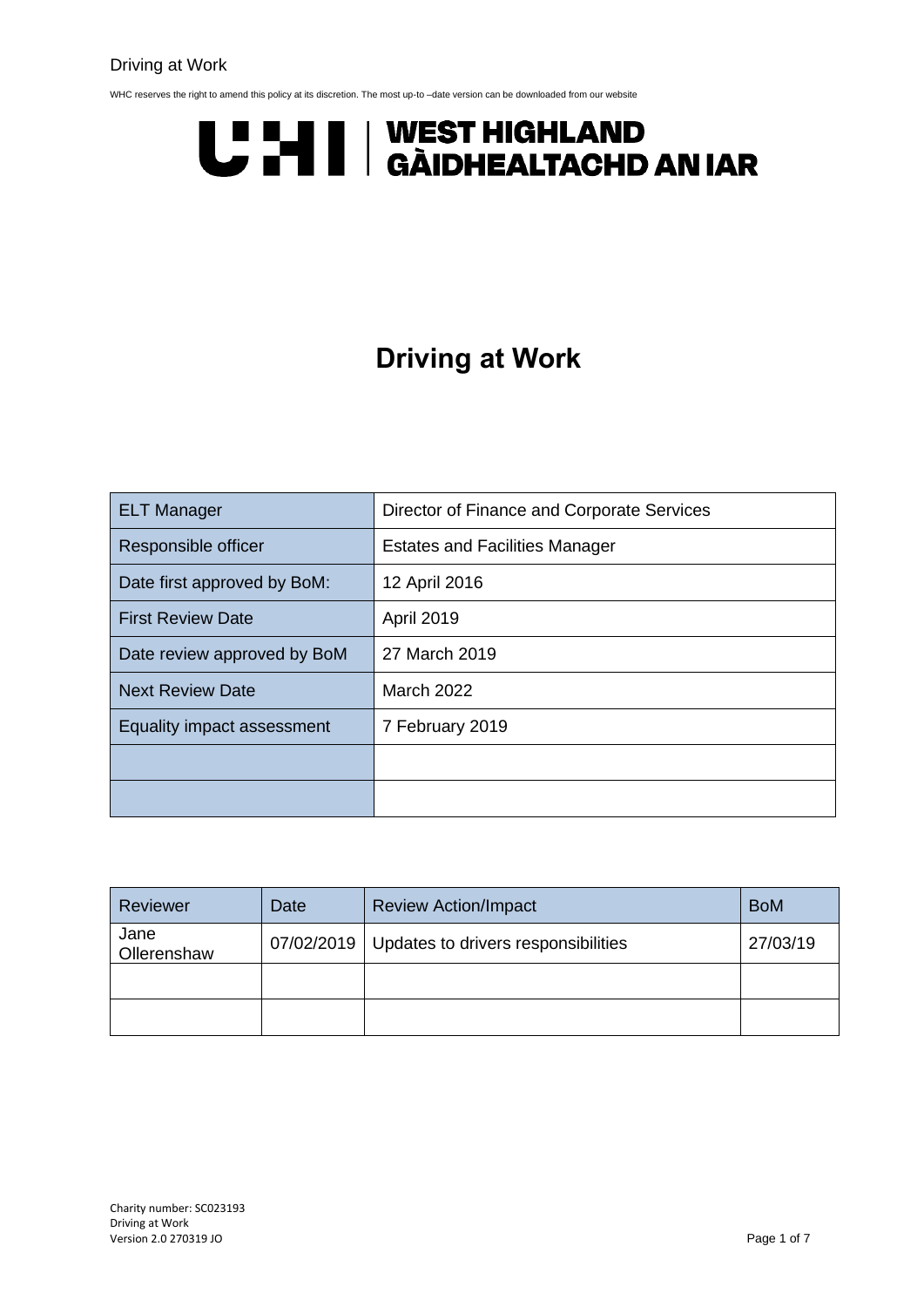### **Driving at Work Policy**

#### **1.0 Purpose**

The College recognises its general duty to do all that is reasonably practicable to ensure that employees, representatives of the college and Board of Management members who drive in connection with their work, do so in a safe and legal way and a safe and legal vehicle, and by doing so reduce the risk of death, serious injury or prosecution to themselves and other road users.

The purpose of this policy is to:

- Ensure that the College complies with current Health and Safety Legislation, as it applies to work activities on the roads just as it does to all other work activities. Therefore any vehicle in which employees/representatives and Board of Management members carry out business on behalf of the College is regarded as a place of work and as such is subject to said legislation;
- Promote safe and healthy business travel on behalf of the College this may include attending conferences and seminars, work placements and travelling between College sites etc;
- Avoid and/or reduce driving-related incidents;
- Reduce the risks to the safety of other road users and members of the public by those driving whilst at work or on College business.

This document will outline responsibilities and how the risks from driving at work will be managed.

#### **2.0 Scope**

**2.1** This policy applies to all employees and the use of College owned, leased or hired vehicles and private vehicles when used for work purposes irrespective of the frequency of the journeys made or the type of vehicle.

It covers work-related driving on and off campus, including driving between College premises e.g. to Learning Centres.

Note: It does not apply to commuting from home to the normal place of work and vice versa (but would include travel from home to a location which is not the usual place of work).

It is also irrespective of whether or not the driver claims reimbursement for mileage undertaken.

**2.2** This policy will also apply to students, college representatives, volunteers and members of the Board of Management if they are asked to drive on College business.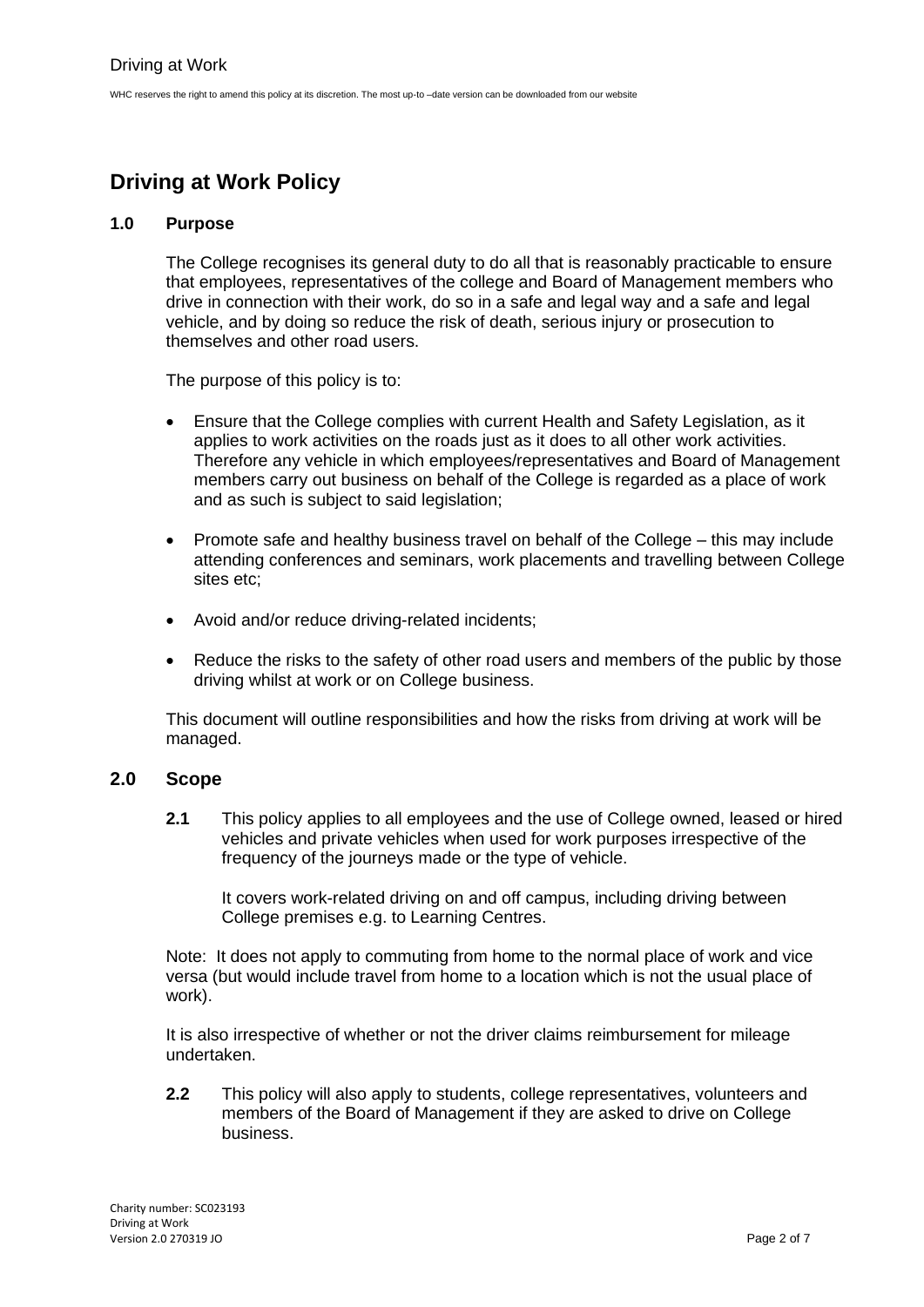#### **3.0 Definitions**

#### **3.1 Driving at Work**

Refers to any work carried out on College business that involves the employee/college representative or Board of Management member driving a vehicle and covers all journeys other than from home to their normal place of work and the return journey.

#### **3.2 College Vehicle**

Any vehicle owned, leased or hired by the College.

#### **3.3 Private Vehicle**

Any vehicle used by a person driving on College business which is not owned, leased or hired by the College.

#### **4.0 Key Principles**

The College will:

- **4.1** Make arrangements to ensure that all drivers are appropriately qualified, licensed, insured and trained.
- **4.2** Ensure that risk assessments for driving activities are undertaken and ensuring drivers have adequate resources to complete these e.g. training, time etc.
- **4.3** Ensure that procedures are in place to report, record and where appropriate, investigate driving related incidents including vehicle breakdowns.
- **4.4** Ensure the safe and efficient use of College leased and hired motor vehicles by having adequate arrangements/procedures in place.

#### **5.0 Responsibilities**

The organisational structure for the implementation and management of the College's statutory health and safety duties is described in detail in the Health and Safety Policy.

General duties for Driving at Work remain the same, but additional or specific duties relating to this policy are detailed below.

#### **5.1 Managers**

. It is the responsibility of all managers to:

- Bring this policy to the attention of staff who they line manage.
- Ensure that there are risk assessments in place for driving activities and that these risk assessments include inclement weather.
- Ensure that there are procedures in place in the event of inclement weather.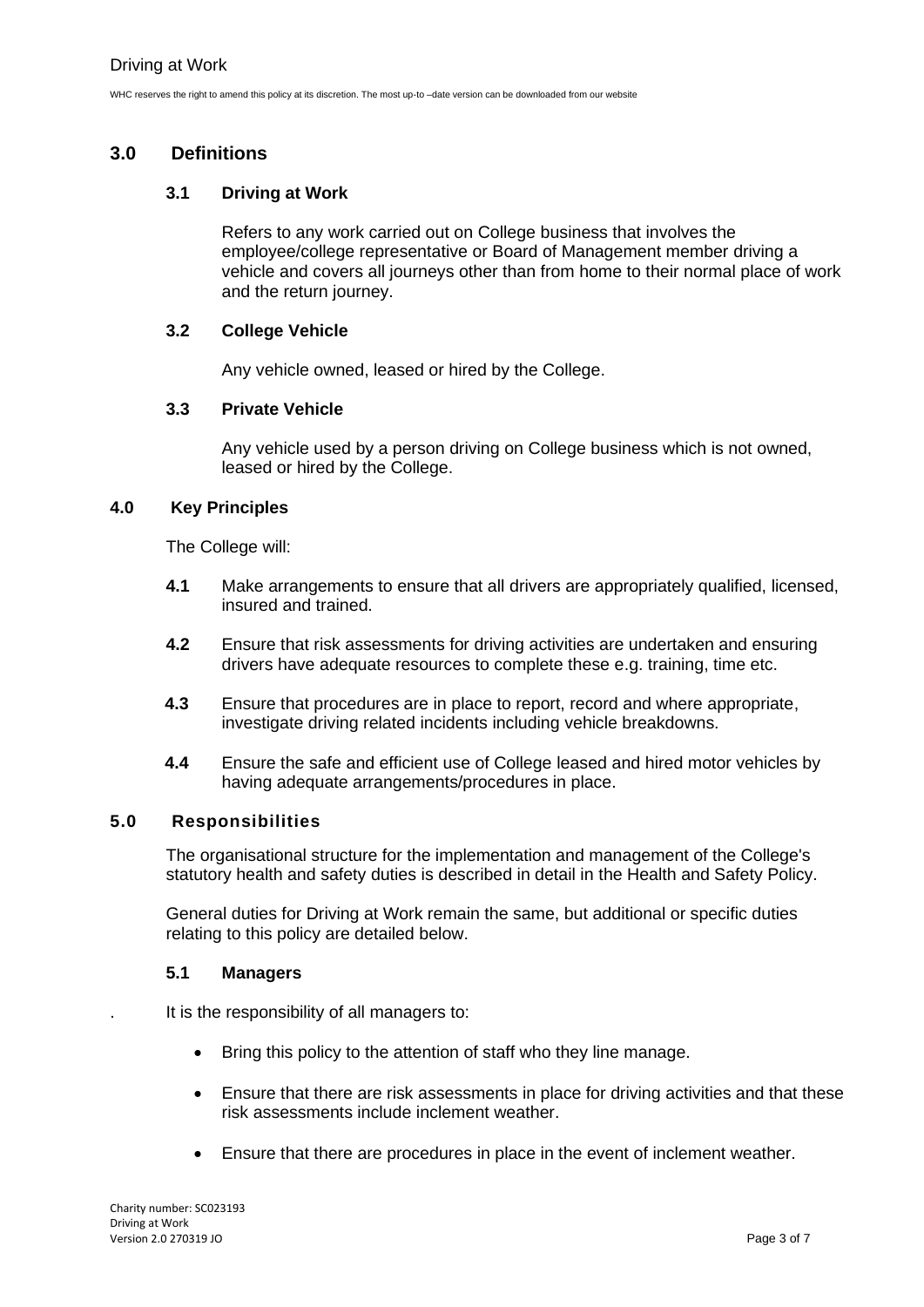- Give prior approval for business related travel and to authorise vehicle travel expenses for approved drivers.
- Seek Health & Safety advice on driver training requirements

#### **5.2 Estates and Facilities**

The Estates and Facilities Manager will ensure:

- There is a mechanism and checks in place to ensure that drivers are qualified to drive College leased vehicles, (Annual licence checks), this includes D1 entitlement for drivers of mini buses and personal car insurance policies cover the driver for business use
- There is a system in place to ensure that any College leased vehicle is maintained in a roadworthy condition and complies with legal requirements.
- That any College leased vehicles are fit for purpose. This includes a documented service history, valid Ministry of Transport (MOT) certificate (where applicable), current 'road tax' and insurance.
- That any reported road traffic related accidents are investigated accordingly.
- That the College insurers are notified of any accident involving College vehicles.
- Inform Executive Leadership Team of reported road traffic related accidents accordingly.
- That drivers of College vehicles are aware of vehicle breakdown and accident procedures (including punctures) as part of the pool vehicle induction.
- Review and update this policy and ensure an EIA is carried out on this policy
- Quality approval check of the policy is the responsibility of the Estates and Facilities Manager who will arrange for the policy to be posted on the web

#### **5.3 Human Resources**

Human Resources will:

- Advise and support managers on related HR procedures when required.
- Refer staff to the College Occupational Health Provider when necessary.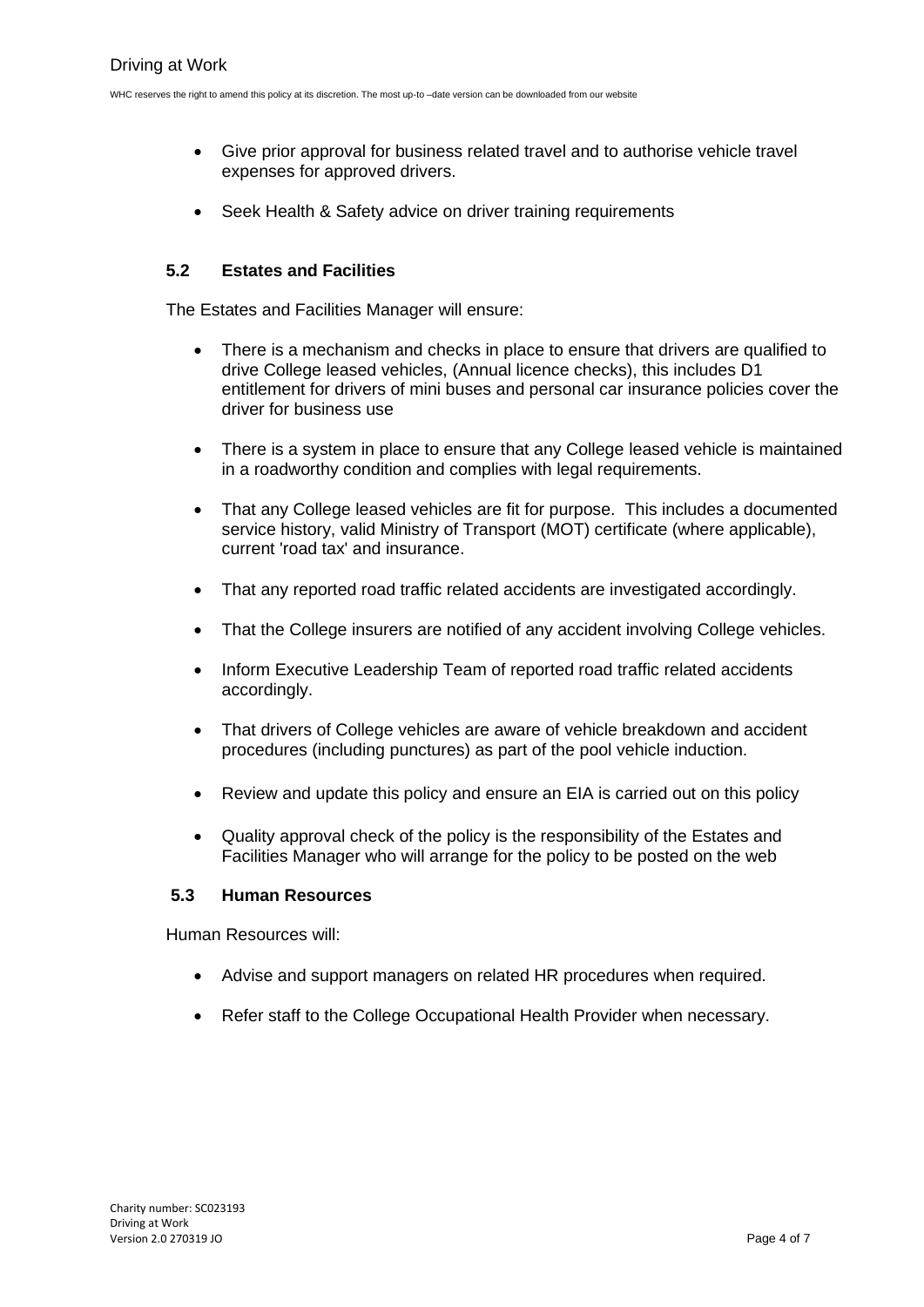#### **5.4 Occupational Health Provider**

The College Occupational Health Provider will:

- Carry out a fitness to drive assessment of drivers who are referred by HR.
- Assess all drivers who are referred by HR in accordance with the DVLA medical rules for driving.

#### **5.5 Health and Safety Officer**

The Health and Safety Officer will:

- Investigate reported road traffic related accidents accordingly in conjunction with the Estates Department as appropriate.
- Advise as necessary on driving at work risk assessments.
- Advise on specialist training when required eg MiDAS

#### **5.6 Staff Development Officer**

• Arrange specialist training when required eg MiDAS

#### **5.7 All Drivers**

It is the responsibility of all drivers to ensure that they:

- Comply with UK Driving Legislation; The Highway Code and understand their legal obligations.
- Hold the appropriate driving licence entitlement.
- Hold a current MiDAS certificate when driving a minibus on behalf of the college.
- Do not use the passenger lifts on minibuses unless they have had the appropriate training i.e. MiDAS Accessible.
- Are medically fit to drive.
- Complete the Motor Vehicle Insurance Declaration Form prior to driving on College business.
- Comply with this policy. In cases of staff drivers breaching this policy, then College disciplinary procedures may be followed.
- Inform their line manager and the Estates Department if there is a medical reason why they should not drive e.g. prescription drugs/medicines.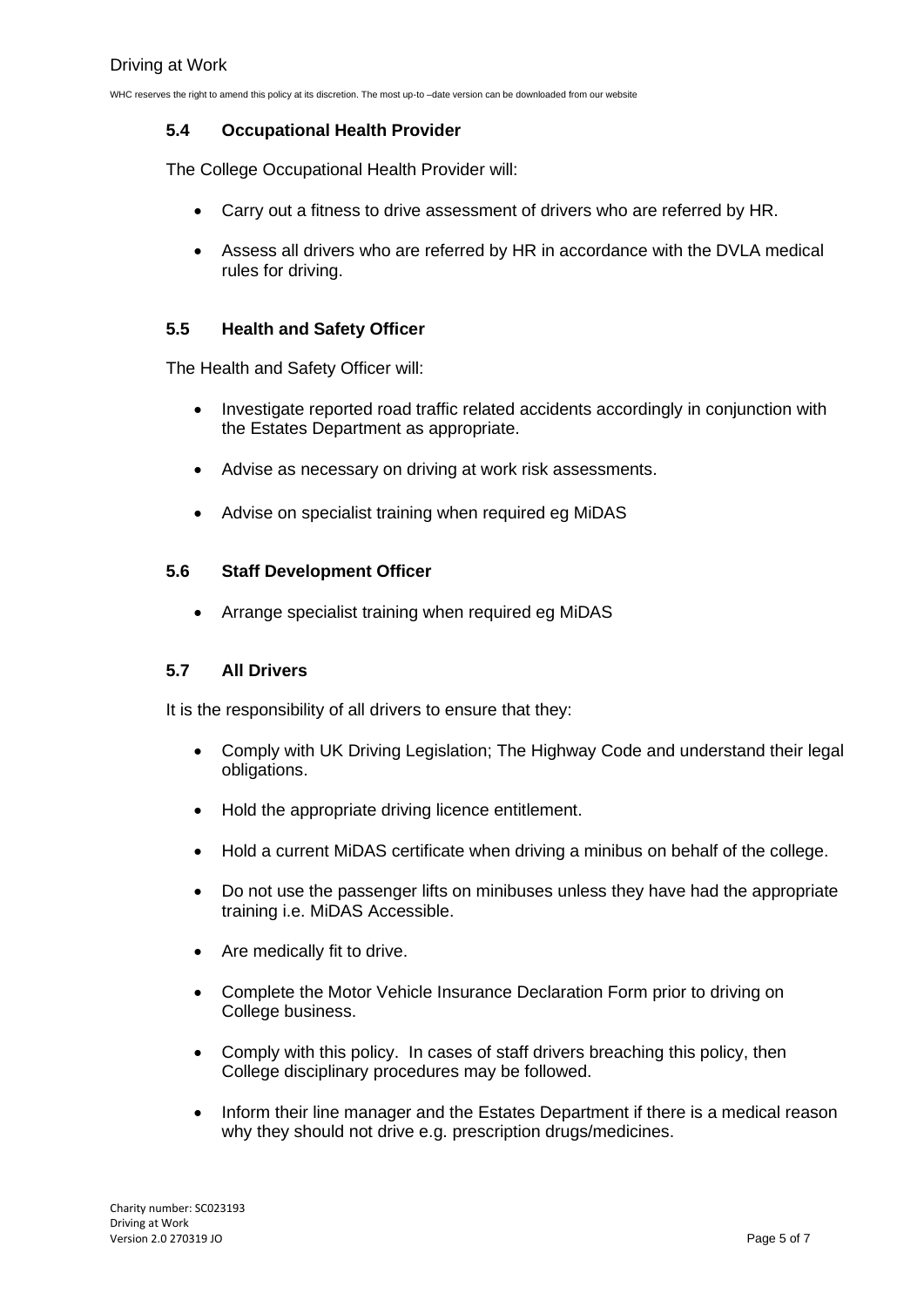- Comply with the College's Smoking policy.
- Do not use a hand-held mobile phone to make or receive calls whilst driving on College business.
- Comply with legislation with regard to the wearing of seatbelts whilst driving and make every effort to enforce the wearing of seatbelts for adult passengers in their vehicles.
- Comply with the legal requirements for seat belts and child restraints when carrying persons under 14 years of age.
- Are satisfied that prior to any journey on College business that the vehicle they are driving is fit for its purpose and roadworthy.
- Are responsible for all repairs associated with their own private vehicle
- Inform Estates Department if they become aware of any faults on College owned, leased or hired vehicles.
- Have current 'business use' insurance when using their own private vehicle for College business.
- Claim for expenses as per current College Staff Travel and Expenses Policy.
- Report any accidents whilst driving on College business using the online SHE Assure Incident Reporting System.
- Operate vehicles in a safe and legal manner and minimise risks to other employees and others affected by College activities.
- Are aware of risk assessments for driving activities they carry out on behalf of the College.
- Inform Estates Department of any changes to their licence eg revoked driving licence, additional penalty points.
- Check weather conditions prior to onset of journey and make alternative arrangements when necessary.
- Do not carry unauthorised passengers in vehicles.

Whether using your own, College owned/leased or hired vehicle, the driver is responsible for any fines or penalties for any road traffic offences including:

- Illegal parking.
- Improper use of mobile phones.
- Speeding.
- Administration costs.